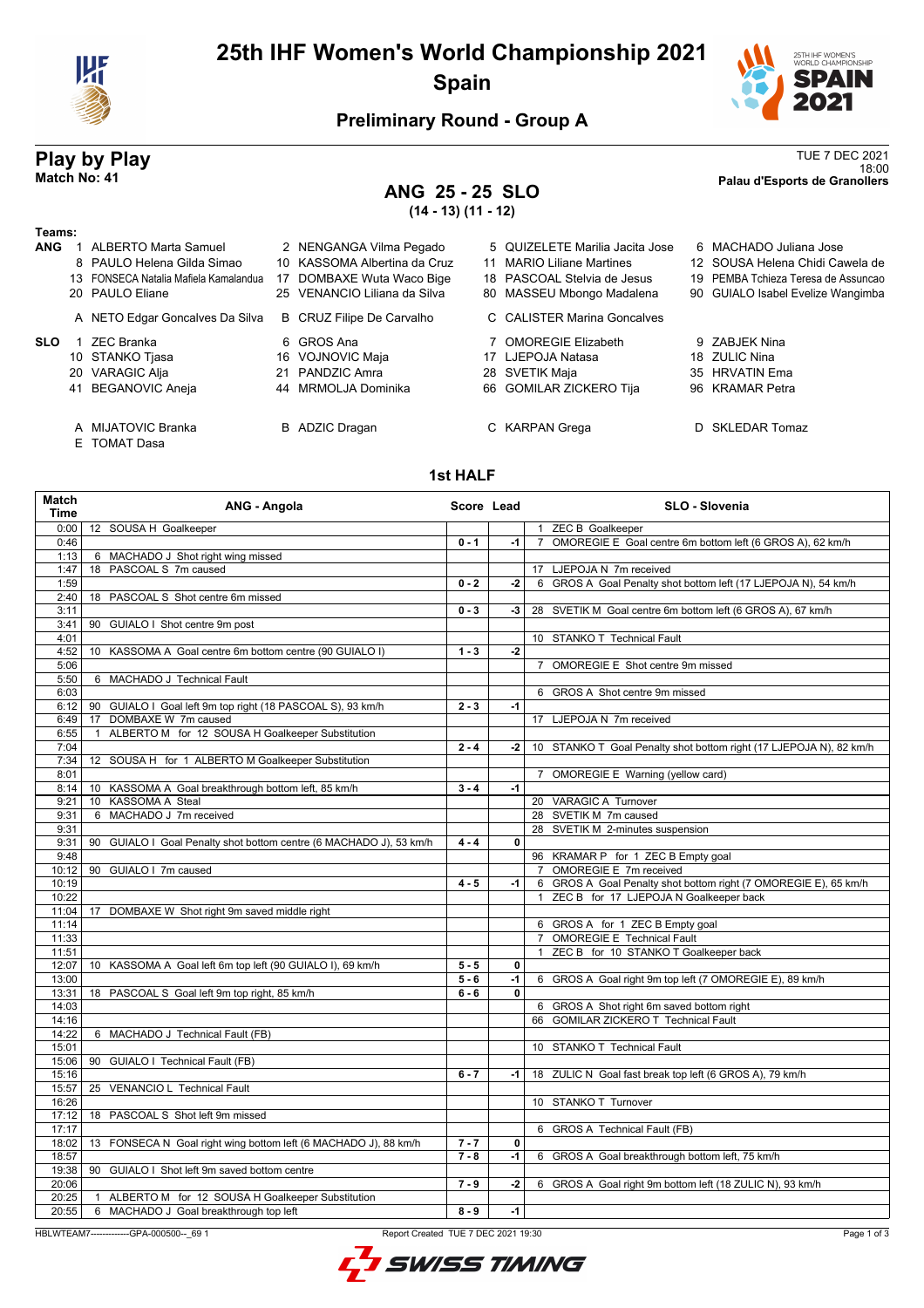

# **25th IHF Women's World Championship 2021 Spain**



# **Preliminary Round - Group A**

**Play by Play**<br>Match No: 41<br>Palau d'Esports de Granollers 18:00 **Match No: 41 Palau d'Esports de Granollers**

## **ANG 25 - 25 SLO (14 - 13) (11 - 12)**

### **1st HALF**

| Match<br>Time | ANG - Angola                                                       | Score Lead |      | <b>SLO - Slovenia</b>                                            |
|---------------|--------------------------------------------------------------------|------------|------|------------------------------------------------------------------|
| 21:12         |                                                                    | $8 - 10$   | -2   | 28 SVETIK M Goal left wing bottom right (10 STANKO T), 68 km/h   |
| 22:15         | Team timeout                                                       |            |      |                                                                  |
| 22:41         | 10 KASSOMA A Turnover                                              |            |      | 66 GOMILAR ZICKERO T Steal                                       |
| 22:50         |                                                                    | $8 - 11$   | $-3$ | 17 LJEPOJA N Goal centre 6m bottom centre (10 STANKO T), 63 km/h |
| 23:35         | 6 MACHADO J Goal left 6m bottom right (13 FONSECA N), 74 km/h      | $9 - 11$   | -2   |                                                                  |
| 24:01         |                                                                    |            |      | 10 STANKO T Shot centre 9m post                                  |
| 24:08         | 18 PASCOAL S Goal fast break top right (8 PAULO H), 88 km/h        | $10 - 11$  | -1   |                                                                  |
| 24:49         |                                                                    |            |      | 18 ZULIC N Shot right 6m saved middle left                       |
| 25:00         | DOMBAXE W Goal right 6m top left, 69 km/h<br>17                    | $11 - 11$  | 0    |                                                                  |
| 25:20         |                                                                    |            |      | Team timeout                                                     |
| 25:50         |                                                                    | $11 - 12$  | -1 l | 17 LJEPOJA N Goal left 6m bottom right (20 VARAGIC A)            |
| 26:28         | 18 PASCOAL S 7m received                                           |            |      | 20 VARAGIC A 7m caused                                           |
| 26:38         | 90 GUIALO I Goal Penalty shot bottom right (18 PASCOAL S), 63 km/h | $12 - 12$  | 0    |                                                                  |
| 27:13         |                                                                    |            |      | 18 ZULIC N Turnover                                              |
| 27:44         | 10 KASSOMA A Technical Fault                                       |            |      |                                                                  |
| 28:03         | 6 MACHADO J 7m caused                                              |            |      | 18 ZULIC N 7m received                                           |
| 28:13         |                                                                    | $12 - 13$  | -1   | 6 GROS A Goal Penalty shot middle right (18 ZULIC N), 80 km/h    |
| 28:58         | PASCOAL S Goal centre 9m top left (8 PAULO H), 76 km/h<br>18       | $13 - 13$  | 0    |                                                                  |
| 29:34         | 8 PAULO H Steal                                                    |            |      | 18 ZULIC N Turnover                                              |
| 29:53         | 18 PASCOAL S Shot left 9m saved middle right                       |            |      |                                                                  |
| 29:59         | 13 FONSECA N Goal right wing top right, 87 km/h                    | 14 - 13    | $+1$ |                                                                  |

## **2nd HALF**

| <b>Match</b><br><b>Time</b> | ANG - Angola                                                                   | Score Lead |      |                | SLO - Slovenia                                                 |
|-----------------------------|--------------------------------------------------------------------------------|------------|------|----------------|----------------------------------------------------------------|
| 30:00                       | 1 ALBERTO M Goalkeeper                                                         |            |      |                | 16 VOJNOVIC M Goalkeeper                                       |
| 30:28                       | 18 PASCOAL S Turnover                                                          |            |      |                |                                                                |
| 30:58                       |                                                                                | $14 - 14$  | 0    | 6              | GROS A Goal left 6m top right, 85 km/h                         |
| 31:34                       | 10 KASSOMA A Goal breakthrough bottom left, 69 km/h                            | $15 - 14$  | $+1$ |                |                                                                |
| 32:08                       |                                                                                |            |      |                | 96 KRAMAR P Shot left wing saved top left                      |
| 32:17                       | 18 PASCOAL S Shot left 9m blocked                                              |            |      |                | 6 GROS A Block                                                 |
| 32:50                       | 13 FONSECA N Goal right wing bottom left (6 MACHADO J), 91 km/h                | $16 - 14$  | $+2$ |                |                                                                |
| 33:41                       |                                                                                |            |      | 66             | GOMILAR ZICKERO T Shot right wing saved bottom right           |
| 33:50                       | 90 GUIALO I Turnover                                                           |            |      |                |                                                                |
| 34:24                       |                                                                                | $16 - 15$  | $+1$ |                | 10 STANKO T Goal left 6m bottom left (18 ZULIC N)              |
| 35:04                       | 5 QUIZELETE M Goal left wing top left (18 PASCOAL S), 51 km/h                  | $17 - 15$  | $+2$ |                |                                                                |
| 35:54                       |                                                                                |            |      |                | 66 GOMILAR ZICKERO T Shot right wing saved top left            |
| 36:24                       | 18 PASCOAL S Goal centre 9m bottom right (6 MACHADO J), 67 km/h                | $18 - 15$  | $+3$ |                |                                                                |
| 36:41                       |                                                                                |            |      |                | ZEC B for 16 VOJNOVIC M Goalkeeper Substitution                |
|                             | 37:13 18 PASCOAL S Steal                                                       |            |      |                | 18 ZULIC N Turnover                                            |
| 37:20                       | 10 KASSOMA A Turnover (FB)                                                     |            |      |                | 17 LJEPOJA N Steal                                             |
| 37:56                       | KASSOMA A 2-minutes suspension<br>10                                           |            |      |                |                                                                |
| 38:10                       |                                                                                | $18 - 16$  | $+2$ |                | 96 KRAMAR P Goal left wing top right (6 GROS A), 59 km/h       |
| 38:26                       | 90 GUIALO I for 1 ALBERTO M Empty goal                                         |            |      |                |                                                                |
| 38:47                       | 1 ALBERTO M for 5 QUIZELETE M Goalkeeper back                                  |            |      |                |                                                                |
| 38:53                       | 6 MACHADO J Turnover                                                           |            |      |                |                                                                |
| 39:14                       |                                                                                |            |      |                | 10 STANKO T Technical Fault                                    |
|                             | 39:23   90 GUIALO I for 1 ALBERTO M Empty goal                                 |            |      |                |                                                                |
| 39:55                       | 90 GUIALO I Shot centre 9m saved top right                                     |            |      |                |                                                                |
| 40:00                       | 1 ALBERTO M for 90 GUIALO I Goalkeeper back                                    |            |      |                |                                                                |
| 40:08                       | 18 PASCOAL S Steal                                                             |            |      | $\overline{7}$ | <b>OMOREGIE E Turnover</b>                                     |
| 40:42                       | 6 MACHADO J Technical Fault                                                    |            |      |                |                                                                |
| 40:54                       |                                                                                |            |      |                | 20 VARAGIC A Shot right wing saved top right                   |
| 41:31                       | 8 PAULO H Turnover                                                             |            |      |                | 17 LJEPOJA N Steal                                             |
| 41:40                       |                                                                                | $18 - 17$  | $+1$ |                | 20 VARAGIC A Goal fast break bottom left (9 ZABJEK N), 81 km/h |
|                             | 42:33 90 GUIALO I Shot centre 9m missed                                        |            |      |                |                                                                |
| 42:43                       | 25 VENANCIO L Block                                                            |            |      |                | 7 OMOREGIE E Shot centre 6m blocked                            |
| 42:53                       | 25 VENANCIO L 7m received                                                      |            |      |                | 96 KRAMAR P 7m caused                                          |
| 42:53                       |                                                                                |            |      |                | 96 KRAMAR P 2-minutes suspension                               |
| 42:53                       | 90 GUIALO I Goal Penalty shot bottom right (25 VENANCIO L), 74 km/h            | $19 - 17$  | $+2$ |                |                                                                |
| 43:02                       |                                                                                |            |      |                | 21 PANDZIC A for 1 ZEC B Goalkeeper Substitution               |
| 43:07                       |                                                                                |            |      | $\mathbf{1}$   | ZEC B for 21 PANDZIC A Goalkeeper Substitution                 |
| 43:30                       |                                                                                |            |      |                | 28 SVETIK M for 1 ZEC B Empty goal                             |
| 43:49                       |                                                                                |            |      | $\mathbf{1}$   | ZEC B for 20 VARAGIC A Goalkeeper back                         |
| 44:13                       |                                                                                | $19 - 18$  | $+1$ |                | 6 GROS A Goal right 9m top right, 89 km/h                      |
| 44:31                       | 12 SOUSA H for 1 ALBERTO M Goalkeeper Substitution                             |            |      |                |                                                                |
| 45:20                       | 90 GUIALO I Shot right 9m missed                                               |            |      |                |                                                                |
| 45:48                       |                                                                                | $19 - 19$  | 0    |                | 6 GROS A Goal left 9m top right, 84 km/h                       |
|                             |                                                                                |            |      |                |                                                                |
|                             | HBLWTEAM7-------------GPA-000500-- 69 1<br>Report Created TUE 7 DEC 2021 19:30 |            |      |                | Page 2 of 3                                                    |